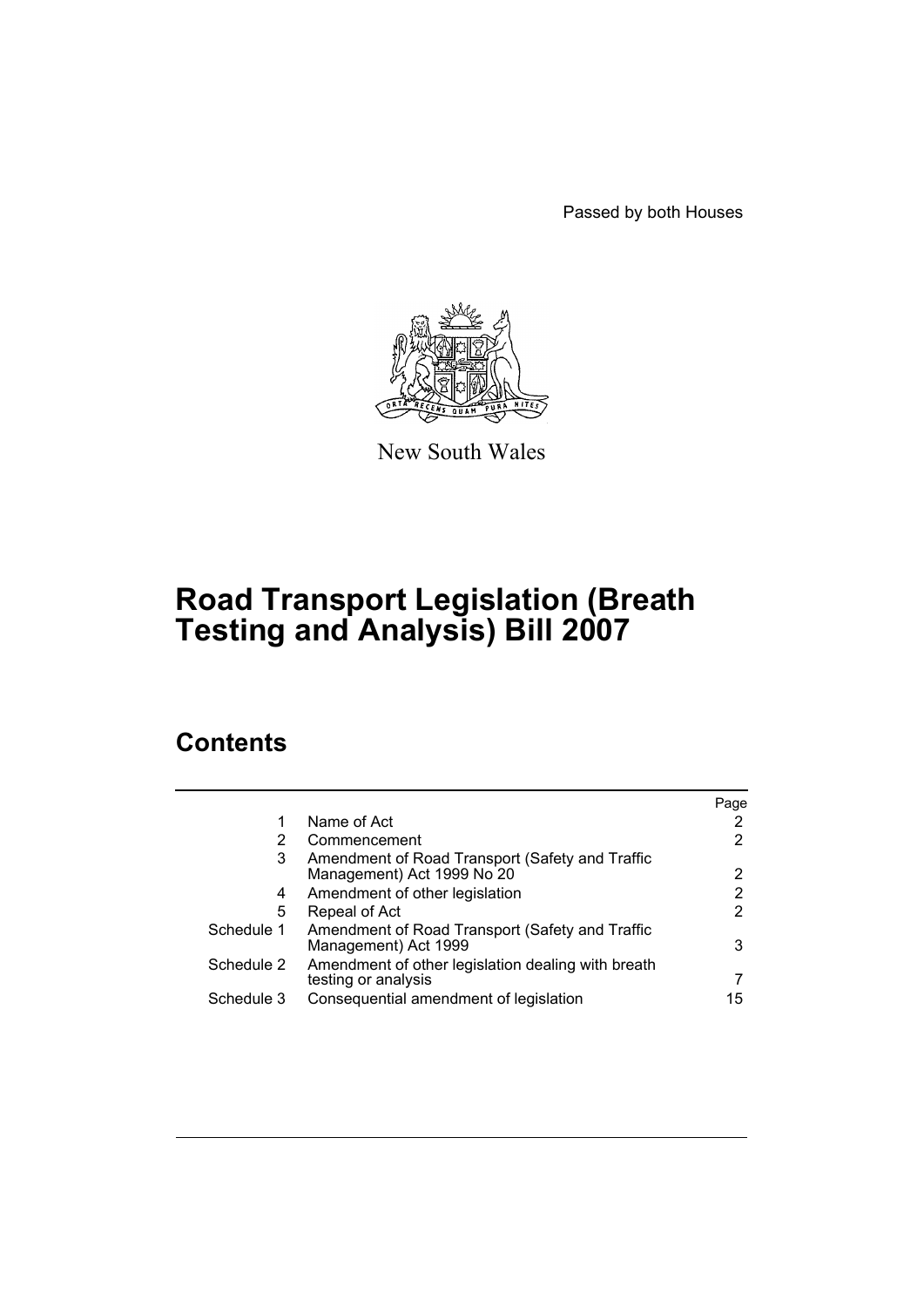*I certify that this PUBLIC BILL, which originated in the LEGISLATIVE COUNCIL, has finally passed the LEGISLATIVE COUNCIL and the LEGISLATIVE ASSEMBLY of NEW SOUTH WALES.*

*Legislative Council 2007* *Clerk of the Parliaments*



New South Wales

# **Road Transport Legislation (Breath Testing and Analysis) Bill 2007**

Act No , 2007

An Act to amend the *Road Transport (Safety and Traffic Management) Act 1999* and certain other legislation with respect to the measurement of concentrations of alcohol in breath samples.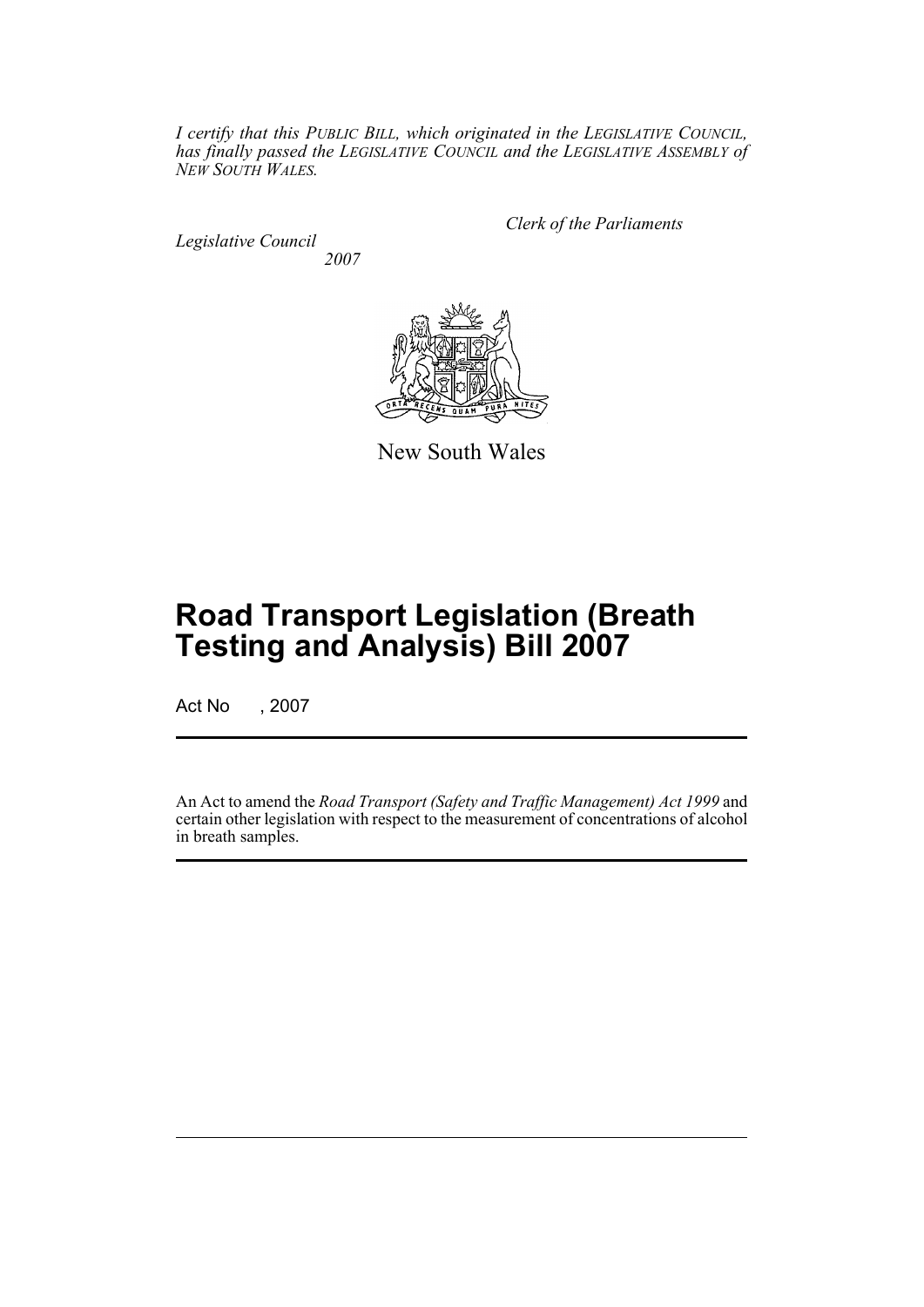## <span id="page-2-0"></span>**The Legislature of New South Wales enacts:**

## **1 Name of Act**

This Act is the *Road Transport Legislation (Breath Testing and Analysis) Act 2007*.

## <span id="page-2-1"></span>**2 Commencement**

- (1) This Act commences on a day or days to be appointed by proclamation, subject to subsections (2) and (3).
- (2) Schedule 1 [14] and [15] commence on the date of assent to this Act.
- (3) If a single day is appointed for the commencement of Schedule 1 to this Act and that day is earlier than the day on which Schedule 1 [6] to the *Road Transport (Safety and Traffic Management) Amendment (Novice Drivers) Act 2007* commences, Schedule 1 [1] to this Act is taken to commence on the day on which Schedule 1 [6] to the other Act commences.

#### <span id="page-2-2"></span>**3 Amendment of Road Transport (Safety and Traffic Management) Act 1999 No 20**

The *Road Transport (Safety and Traffic Management) Act 1999* is amended as set out in Schedule 1.

# <span id="page-2-3"></span>**4 Amendment of other legislation**

The Acts and Regulations specified in Schedules 2 and 3 are amended as set out in those Schedules.

# <span id="page-2-4"></span>**5 Repeal of Act**

- (1) This Act is repealed on the day following the day on which all of the provisions of this Act have commenced.
- (2) The repeal of this Act does not, because of the operation of section 30 of the *Interpretation Act 1987*, affect any amendment made by this Act.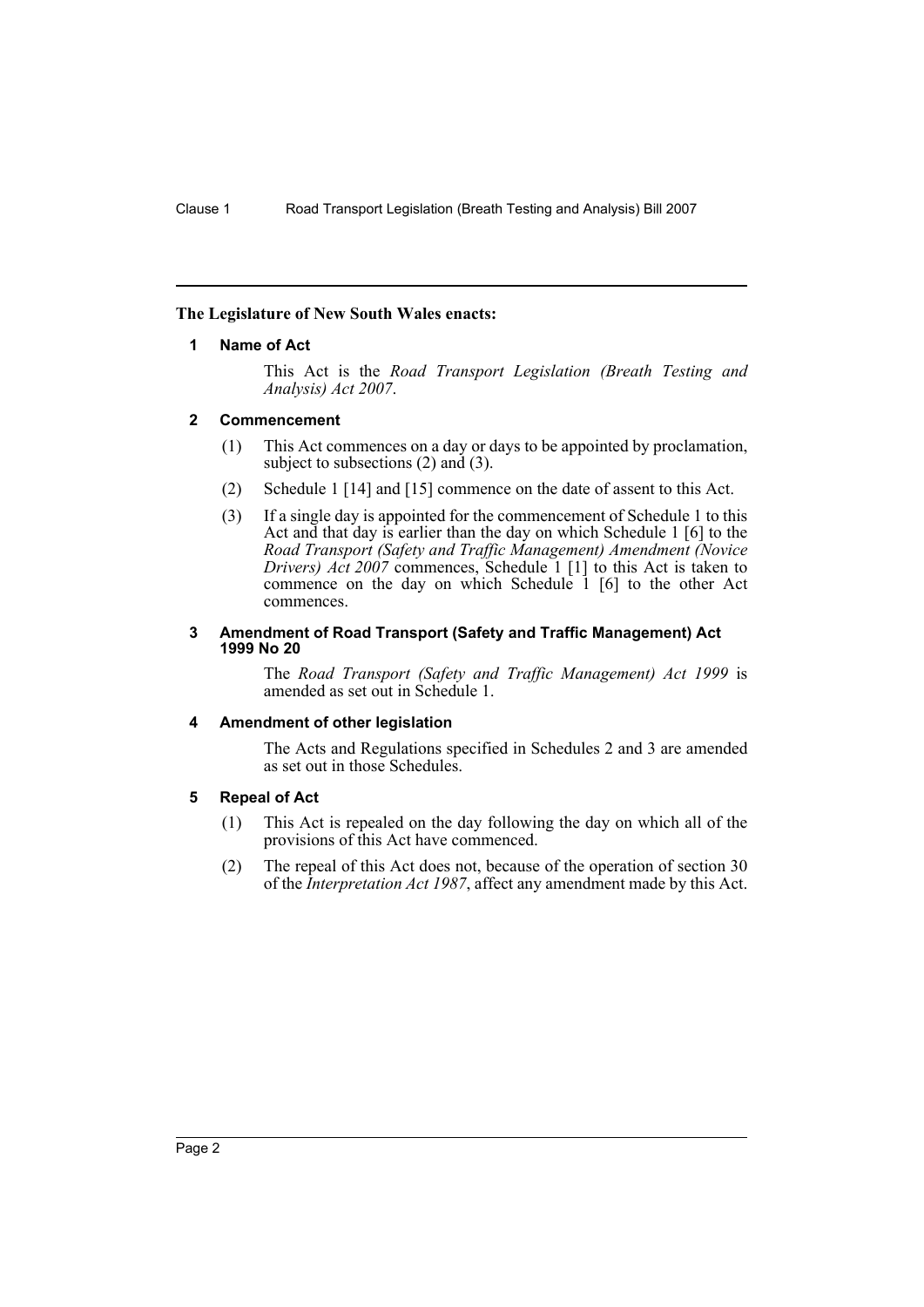Amendment of Road Transport (Safety and Traffic Management) Act 1999 Schedule 1

# <span id="page-3-0"></span>**Schedule 1 Amendment of Road Transport (Safety and Traffic Management) Act 1999**

(Section 3)

#### **[1] Section 8A Prescribed concentrations of alcohol (as inserted by the Road Transport (Safety and Traffic Management) Amendment (Novice Drivers) Act 2007 No 61)**

Insert "210 litres of breath or" before "100 millilitres of blood" wherever occurring.

## **[2] Section 8B**

Insert after section 8A (if that section has been inserted) or after section 8 (if section 8A has not yet been inserted):

#### **8B Measurement of alcohol concentrations**

- (1) For the purposes of this Part, the concentration of alcohol present in a person's breath or blood may be expressed as follows:
	- (a) in the case of a sample of breath that is measured by a breath analysing instrument or other breath testing device that provides a reading or result by reference to alcohol present in the breath—the amount of alcohol in grammes in 210 litres of breath,
	- (b) in the case of a sample of breath that is measured by a breath analysing instrument or other breath testing device that provides a reading or result by reference to alcohol present in the blood—the amount of alcohol in grammes in 100 millilitres of blood,
	- (c) in the case of a sample of blood—the amount of alcohol in grammes in 100 millilitres of blood.
- (2) An amount of alcohol in grammes present in breath when measured by reference to 210 litres of breath is equivalent to the same amount of alcohol in grammes present in blood when measured by reference to 100 millilitres of blood.
- (3) Accordingly, any offence under this Part relating to the presence of a specified concentration of alcohol in a person's breath or blood at the time of the occurrence of a particular event is a single offence regardless of whether the concentration of alcohol concerned is measured by reference to the amount of alcohol present in breath or in blood (or both).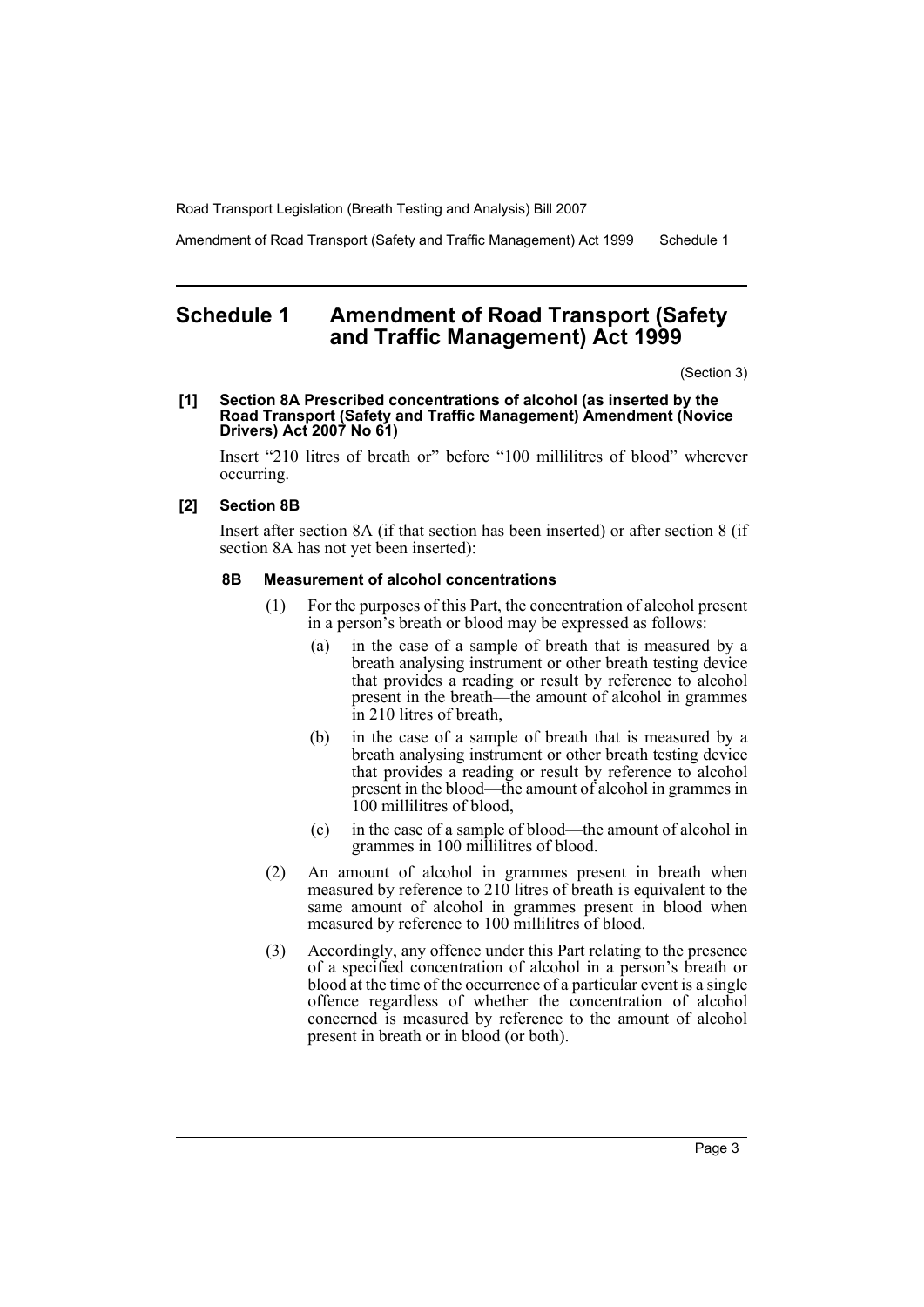Schedule 1 Amendment of Road Transport (Safety and Traffic Management) Act 1999

## **[3] Section 9 Presence of prescribed concentration of alcohol in person's breath or blood**

Insert "breath or" before "blood" wherever occurring.

#### **[4] Section 10 Alternative verdicts for lesser offences**

Insert "breath or" before "blood" wherever occurring.

#### **[5] Section 11 Presence of higher concentration of alcohol not defence**

Omit "present in the defendant's blood" and "100 millilitres of the defendant's blood" wherever occurring.

Insert instead "present in the defendant's breath or blood" and "210 litres of breath or 100 millilitres of blood", respectively.

#### **[6] Section 11A Defence for offence relating to novice range prescribed concentration of alcohol**

Insert "breath or" before "blood".

#### **[7] Section 14 Arrest following failed breath test**

Omit "person's blood" and "100 millilitres of the blood" wherever occurring.

Insert instead "person's breath or blood" and "210 litres of breath or 100 millilitres of blood", respectively.

## **[8] Section 15 Breath analysis following arrest**

Omit "person's blood" and "100 millilitres of blood" from section 15 (3) (a).

Insert instead "person's breath or blood" and "210 litres of breath or 100 millilitres of blood", respectively.

#### **[9] Section 16 Offence—wilfully altering alcohol concentration following request for breath test or breath analysis**

Insert "breath or" before "blood".

#### **[10] Section 32 Evidence of alcohol concentration revealed by breath or blood analysis in proceedings for offence under section 9**

Insert "breath or" before "blood" where firstly occurring in section 32 (1).

# **[11] Section 32 (2)**

Omit "person's blood" and "blood at the time concerned" wherever occurring. Insert instead "person's breath or blood" and "breath or blood at the time concerned", respectively.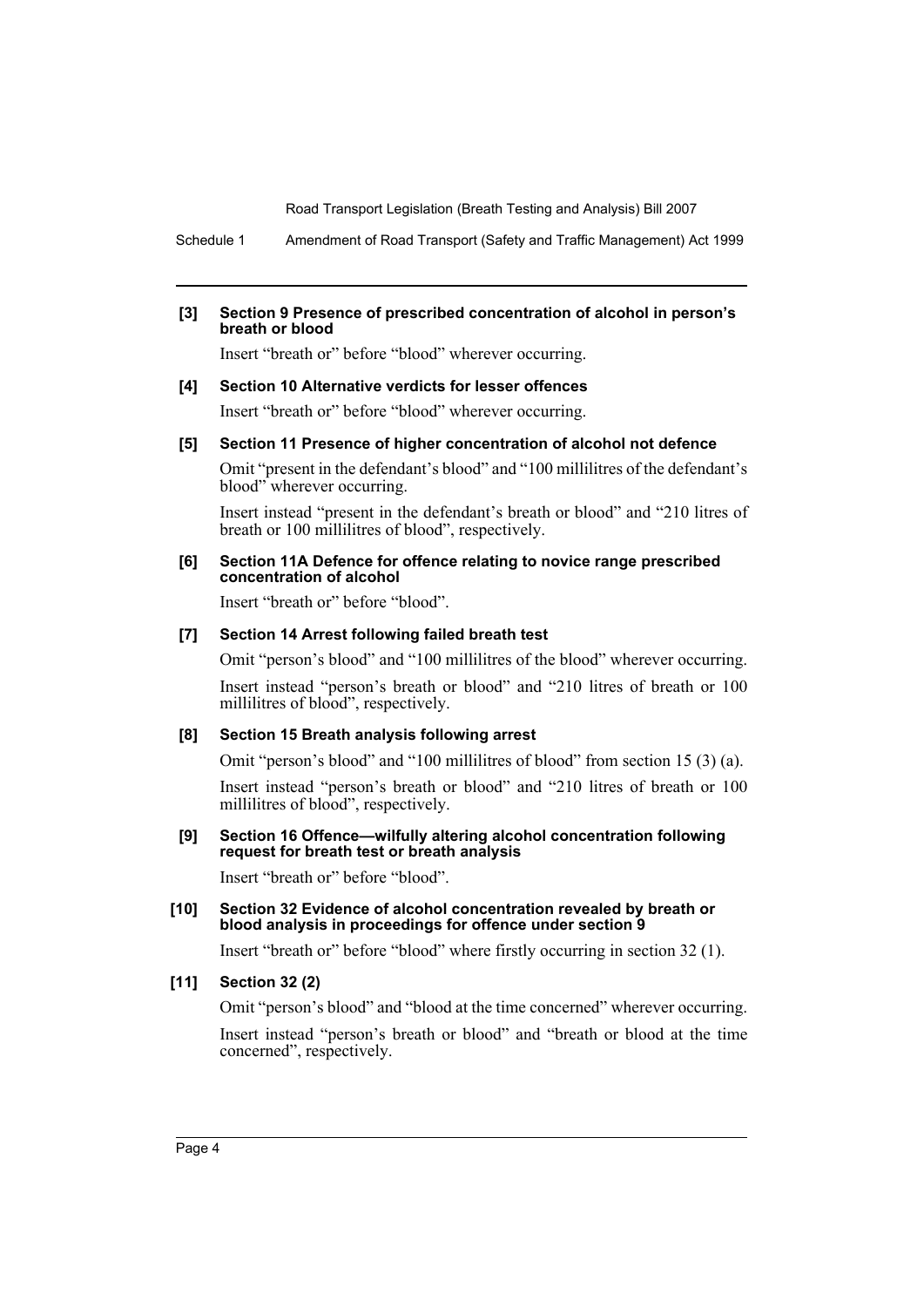Amendment of Road Transport (Safety and Traffic Management) Act 1999 Schedule 1

## **[12] Section 32 (2)**

Omit "100 millilitres of the defendant's blood" wherever occurring. Insert instead "210 litres of breath or 100 millilitres of blood".

#### **[13] Section 33 Certificate evidence about breath or blood analysis in proceedings for offences under section 9**

Omit section 33 (1) (e). Insert instead:

(e) a concentration of alcohol determined by that breath analysing instrument and expressed in grammes of alcohol in 210 litres of breath or 100 millilitres of blood was present in the breath or blood of that person on the day and at the time stated in the certificate, and

## **[14] Schedule 2 Savings, transitional and other provisions**

Insert at the end of clause 1 (1):

*Road Transport Legislation (Breath Testing and Analysis) Act 2007*

# **[15] Schedule 2, Part 8**

Insert at the end of the Schedule:

# **Part 8 Provisions consequent on enactment of Road Transport Legislation (Breath Testing and Analysis) Act 2007**

# **13 Definitions**

In this Part:

*amended legislation* means any Act or Regulation that is amended by the amending Act.

*amending Act* means the *Road Transport Legislation (Breath Testing and Analysis) Act 2007*.

## **14 Certificate evidence preserved**

Any certificate issued under any amended legislation before that legislation was amended by the amending Act that states the concentration of alcohol in a person's blood continues to be as effectual as it was before the legislation's amendment (including for the purposes of evidence in any proceedings).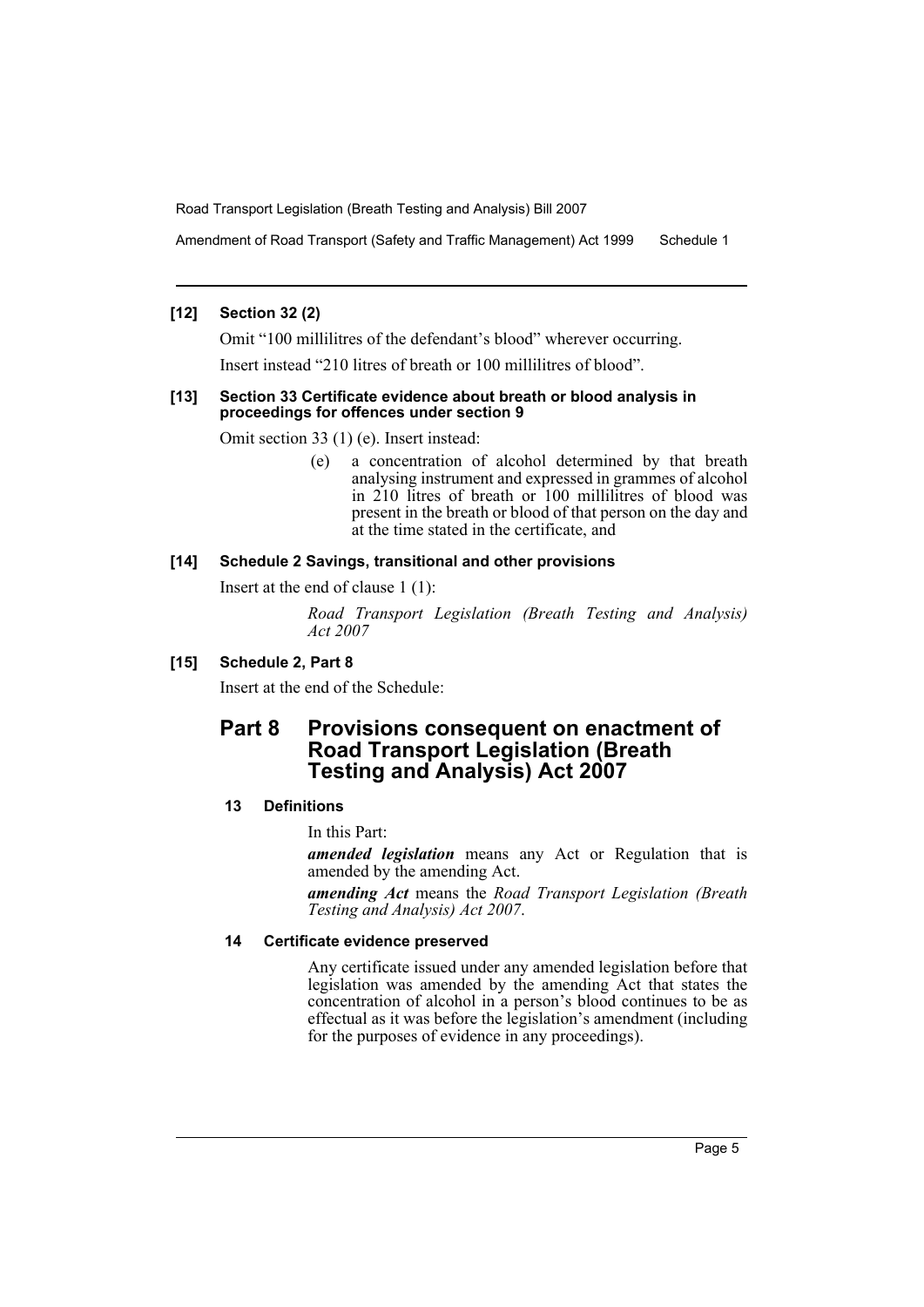Schedule 1 Amendment of Road Transport (Safety and Traffic Management) Act 1999

#### **15 Approval of certain breath measuring devices**

- (1) Any instrument or other device that was a duly approved breath analysing instrument or breath testing device for the purposes of any amended legislation immediately before the legislation was amended by the amending Act continues to be a duly approved instrument or device for the purposes of the legislation as amended.
- (2) An instrument that measures the concentration of alcohol present in a person's breath by reference to grammes of alcohol in a volume of breath (instead of grammes of alcohol in a volume of blood) may be approved for the purposes of the definition of *breath analysing instrument* in clause 1 of the Dictionary during the pre-commencement period as if Schedule 1 [16] to the amending Act had commenced.
- (3) A device that measures the concentration of alcohol present in a person's breath by reference to grammes of alcohol in a volume of breath (instead of grammes of alcohol in a volume of blood) may be approved for the purposes of the definition of *breath test* in clause 1 of the Dictionary during the pre-commencement period as if Schedule 1 [16] to the amending Act had commenced.
- (4) Any approval given as provided by subclause (2) or (3) during the pre-commencement period is taken to have effect for the purposes of this Act on and from the commencement of Schedule 1 [16] to the amending Act as if it had been approved on that commencement.
- (5) In this clause:

*pre-commencement period* means the period commencing on the the date of assent to the amending Act and ending at the end of the day immediately before the day on which Schedule 1 [16] to that Act commences.

# **[16] Dictionary**

Insert "breath or" before "blood" wherever occurring in the definitions of *breath analysing instrument*, *breath analysis* and *breath test* in clause 1.

#### **[17] Dictionary, clause 1**

Insert "210 litres of breath or" before "100 millilitres of blood" wherever occurring in the definitions of *high range prescribed concentration of alcohol*, *low range prescribed concentration of alcohol*, *middle range prescribed concentration of alcohol*, *novice range prescribed concentration of alcohol* and *special range prescribed concentration of alcohol*.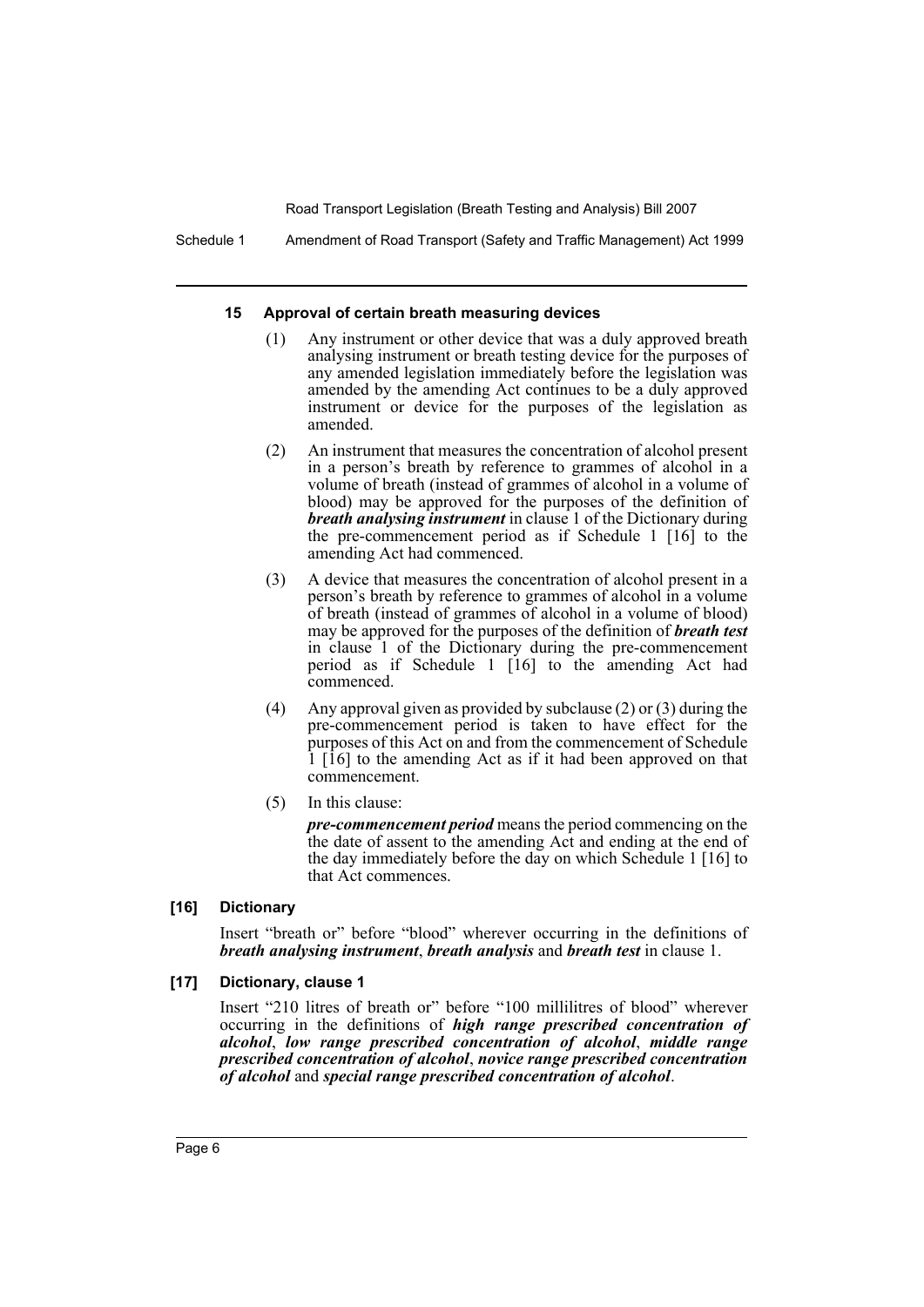Amendment of other legislation dealing with breath testing or analysis Schedule 2

# <span id="page-7-0"></span>**Schedule 2 Amendment of other legislation dealing with breath testing or analysis**

(Section 4)

# **2.1 Children (Detention Centres) Act 1987 No 57**

#### **[1] Section 37I Definitions**

Insert "breath or" before "blood" wherever occurring in the definitions of *breath analysing instrument*, *breath analysis* and *breath test*.

## **[2] Section 37I (2)**

Insert at the end of section 37I:

(2) Subject to the regulations, section 8B (Measurement of alcohol concentrations) of the *Road Transport (Safety and Traffic Management) Act 1999* applies in relation to the measurement of the concentration of alcohol in a person's breath or blood for the purposes of this Division and the regulations in the same way as it applies for the purposes of Part 2 of that Act.

# **2.2 Children (Detention Centres) Regulation 2005**

### **[1] Clause 51B Evidence as to presence of alcohol or intoxicating substance**

Insert "breath or" before "blood" in clause 51B (1) (c).

#### **[2] Clause 84A Interpretation**

Insert "210 litres of breath or" before "100 millilitres of blood" in the definition of *prescribed concentration of alcohol* in clause 84A (1).

#### **[3] Clause 84A (3)**

Insert "breath or" before "blood".

#### **[4] Clause 84C Juvenile justice officers must not have prescribed concentration of alcohol in breath or blood**

Insert "breath or" before "blood".

## **[5] Clause 84G Breath testing and breath analysis of juvenile justice officers**

Omit "officer's blood" and "100 millilitres of blood" wherever occurring in clause 84G (1)–(3).

Insert instead "officer's breath or blood" and "210 litres of breath or 100 millilitres of blood", respectively.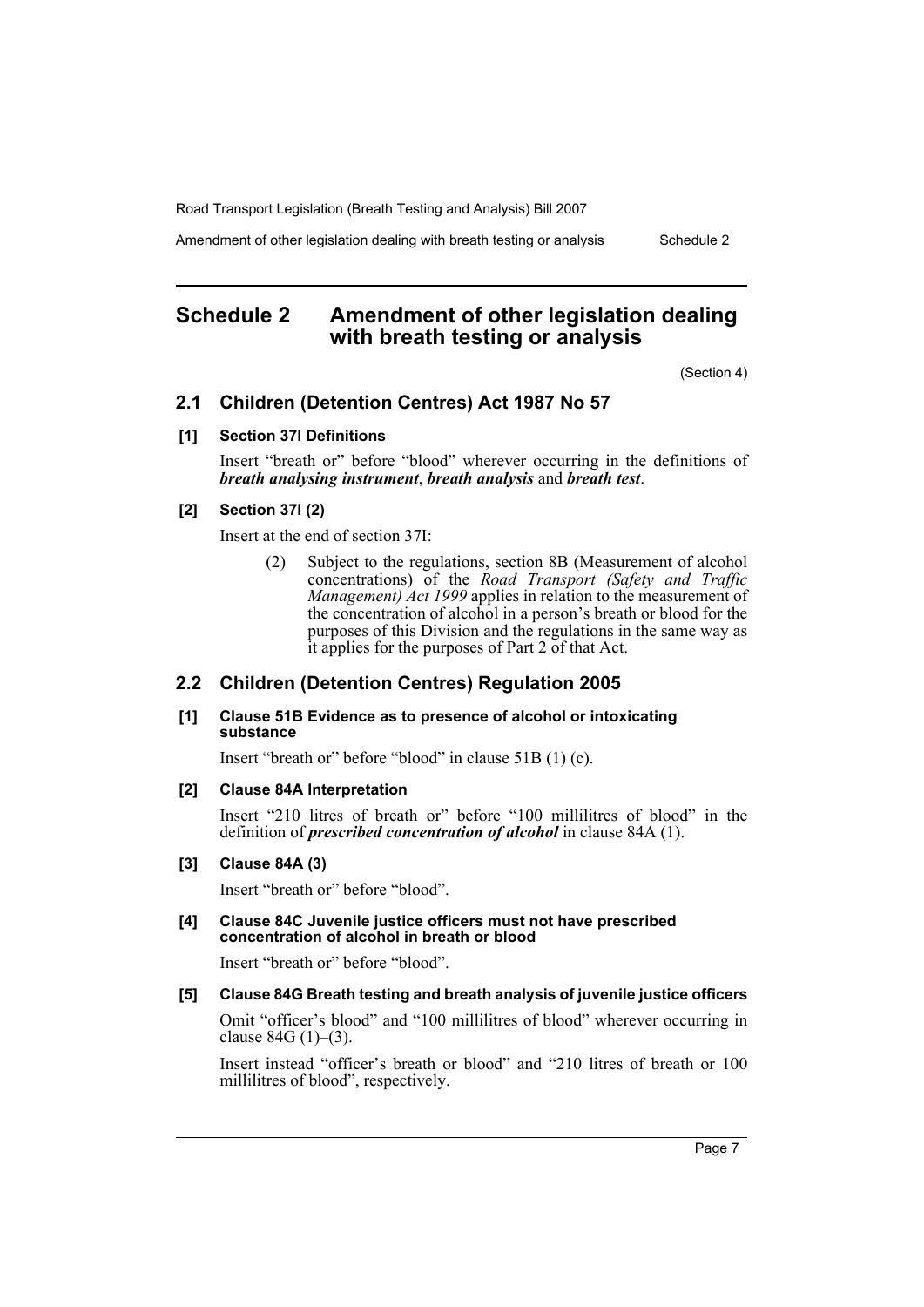Schedule 2 Amendment of other legislation dealing with breath testing or analysis

#### **[6] Clause 84L Certificate evidence of concentration of alcohol in breath or blood determined by breath test or breath analysis**

Omit "in the blood", "officer's blood" and "100 millilitres of blood" wherever occurring.

Insert instead "in the breath or blood", "officer's breath or blood" and "210 litres of breath or 100 millilitres of blood", respectively.

## **[7] Clause 84T Interfering with results of test**

Insert "breath or" before "blood".

# **2.3 Crimes (Administration of Sentences) Act 1999 No 93**

## **[1] Section 236E Definitions**

Insert "breath or" before "blood" wherever occurring in the definitions of *breath analysing instrument*, *breath analysis* and *breath test*.

## **[2] Section 236E (2)**

Insert at the end of section 236E:

(2) Subject to the regulations, section 8B (Measurement of alcohol concentrations) of the *Road Transport (Safety and Traffic Management) Act 1999* applies in relation to the measurement of the concentration of alcohol in a person's breath or blood for the purposes of this Division and the regulations in the same way as it applies for the purposes of Part 2 of that Act.

# **2.4 Crimes (Administration of Sentences) Regulation 2001**

# **[1] Clause 147 Evidence as to presence of alcohol or intoxicating substance**

Insert "breath or" before "blood" in clause 147 (1) (c).

# **[2] Clause 178 Detainees to be sober**

Omit "detainee's blood" and "100 millilitres" from clause 178 (2).

Insert instead "detainee's breath or blood" and "210 litres of breath or 100 millilitres of blood", respectively.

# **[3] Clause 249A Interpretation**

Insert "210 litres of breath or" before "100 millilitres of blood" in the definition of *prescribed concentration of alcohol* in clause 249A (1).

# **[4] Clause 249A (3)**

Insert "breath or" before "blood".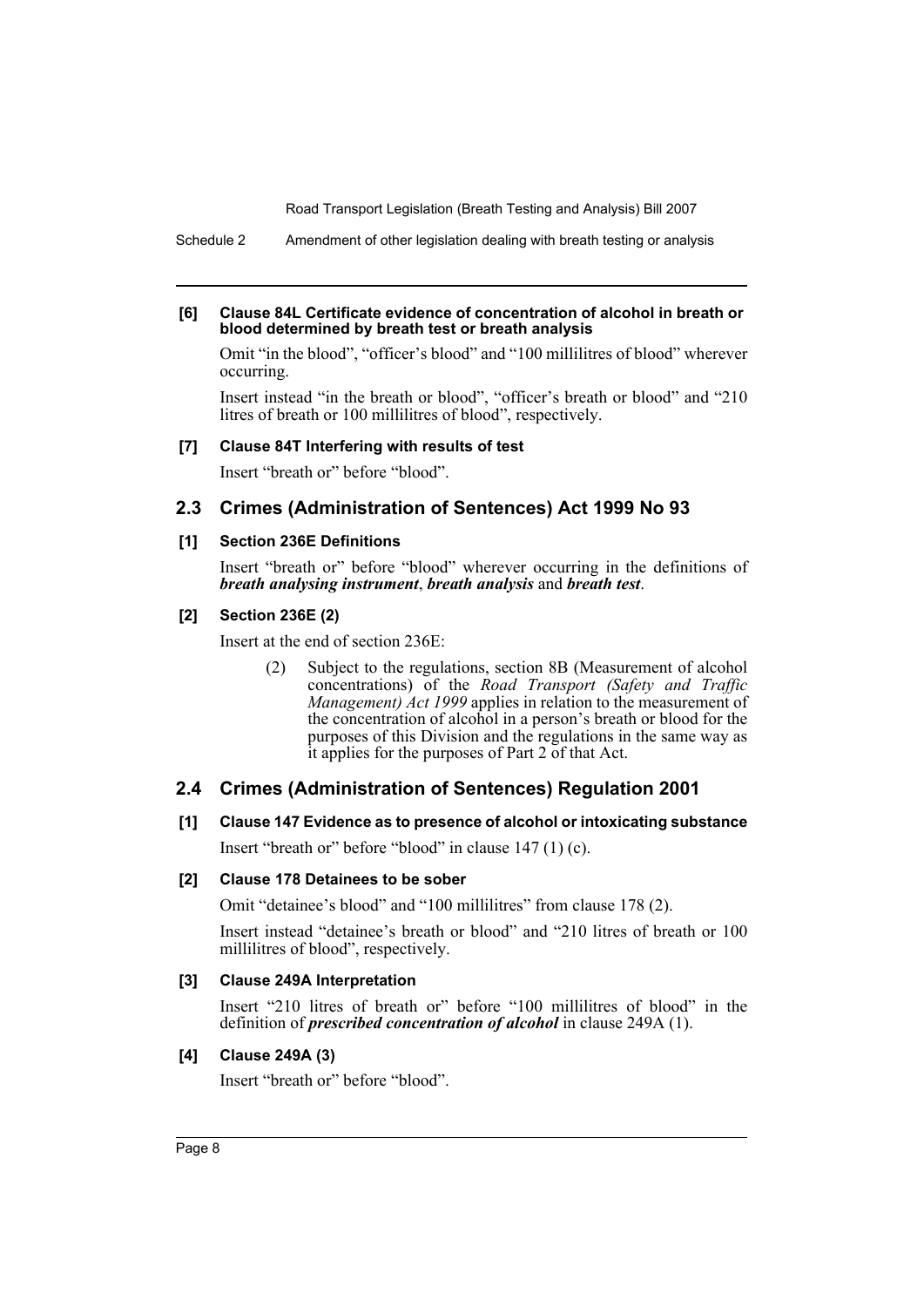Amendment of other legislation dealing with breath testing or analysis Schedule 2

#### **[5] Clause 249D Correctional staff must not have prescribed concentration of alcohol in breath or blood**

Insert "breath or" before "blood".

#### **[6] Clause 249H Breath testing and breath analysis of members of correctional staff**

Omit "staff member's blood" and "100 millilitres of blood" wherever occurring in clause 249H (1)–(3).

Insert instead "staff member's breath or blood" and "210 litres of breath or 100 millilitres of blood", respectively.

#### **[7] Clause 249M Certificate evidence of concentration of alcohol in breath or blood determined by breath test or breath analysis**

Omit "in the blood", "staff member's blood" and "100 millilitres of blood" wherever occurring.

Insert instead "in the breath or blood", "staff member's breath or blood" and "210 litres of breath or 100 millilitres of blood", respectively.

# **[8] Clause 249U, heading**

Insert "**breath or**" before "**blood**".

## **[9] Clause 249AA Interfering with results of test**

Insert "breath," before "blood".

# **[10] Dictionary**

Insert "breath or" before "blood" in the definition of *breath test*.

## **2.5 Marine Safety Act 1998 No 121**

#### **[1] Section 22 Prescribed concentrations of alcohol**

Insert "210 litres of breath or" before "100 millilitres of blood" wherever occurring.

# **[2] Section 22 (2)**

Insert at the end of section 22:

(2) Subject to the regulations, section 8B (Measurement of alcohol concentrations) of the *Road Transport (Safety and Traffic Management) Act 1999* applies in relation to the measurement of the concentration of alcohol in a person's breath or blood for the purposes of this Part and Schedule 1 in the same way as it applies for the purposes of Part 2 of that Act.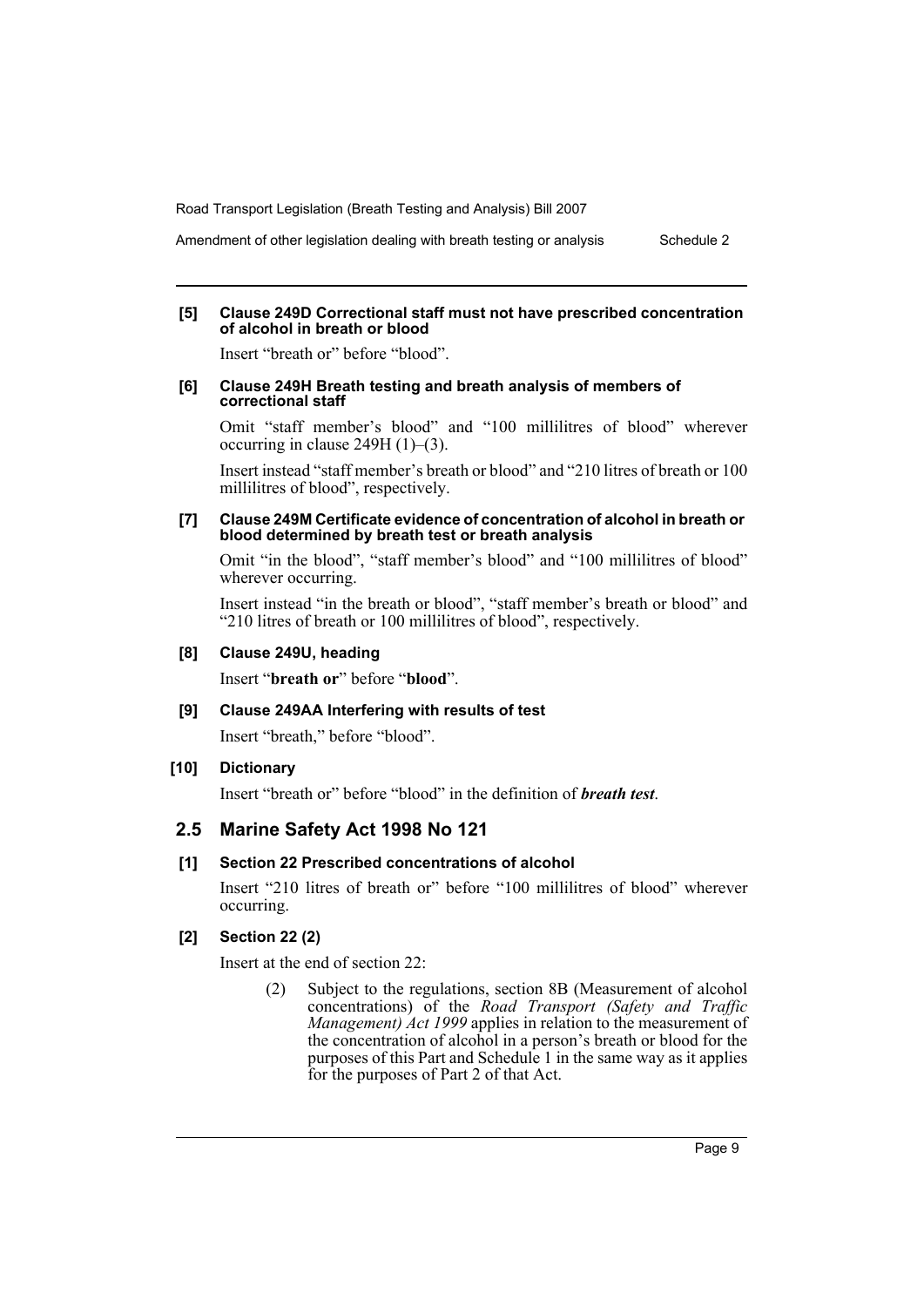Schedule 2 Amendment of other legislation dealing with breath testing or analysis

## **[3] Section 24 Operating vessel with prescribed concentration of alcohol in breath or blood**

Insert "breath or" before "blood" wherever occurring in section 24 (1A), (1) and  $(3)–(5)$ .

## **[4] Section 24 (2)**

Omit "100 millilitres of blood is present in the person's blood".

Insert instead "210 litres of breath or 100 millilitres of blood is present in the person's breath or blood".

## **[5] Section 24A Defence for offence relating to youth range prescribed concentration of alcohol**

Insert "breath or" before "blood".

## **[6] Schedule 1 Alcohol and drugs—breath analysis and related matters**

Insert "breath or" before "blood" in clause 3 (1) (a).

## **[7] Schedule 1, clause 4 (1)**

Omit "100 millilitres of blood may be present in the person's blood" wherever occurring.

Insert instead "210 litres of breath or 100 millilitres of blood may be present in the person's breath or blood".

#### **[8] Schedule 1, clause 4 (4) (a)**

Omit "person's blood" and "100 millilitres of blood".

Insert instead "person's breath or blood" and "210 litres of breath or 100 millilitres of blood", respectively.

## **[9] Schedule 1, clause 13**

Insert "breath," before "blood" where firstly occurring.

#### **[10] Schedule 1, clause 15 Certificate evidence of concentration of alcohol in breath or blood determined by breath analysis**

Omit "in the blood", "defendant's blood" and "100 millilitres of blood" wherever occurring in clause  $15(1)$ – $(3)$ .

Insert instead "in the breath or blood", "defendant's breath or blood" and "210 litres of breath or 100 millilitres of blood", respectively.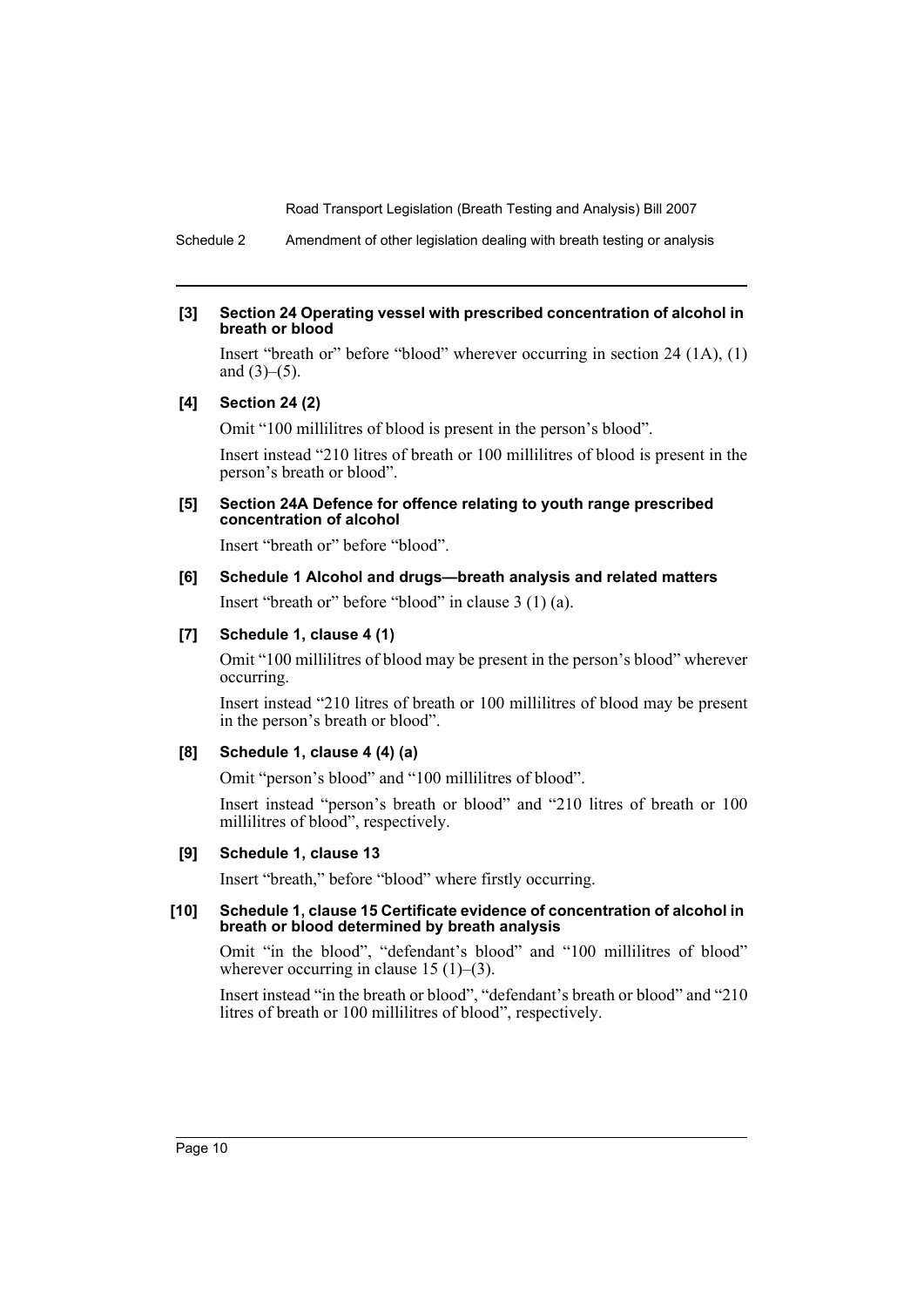Amendment of other legislation dealing with breath testing or analysis Schedule 2

# **2.6 Passenger Transport Act 1990 No 39**

#### **[1] Schedule 5 Transport safety employees—alcohol or other drugs**

Insert "breath or" before "blood" in clause 3 (1) (i).

## **[2] Schedule 5, clause 3 (2)**

Insert "breath," before "blood".

## **[3] Schedule 5, clause 3 (3)**

Insert after clause 3 (2):

(3) Subject to the regulations, section 8B (Measurement of alcohol concentrations) of the *Road Transport (Safety and Traffic Management) Act 1999* applies in relation to the measurement of the concentration of alcohol in a person's breath or blood for the purposes of the regulations in the same way as it applies for the purposes of Part 2 of that Act.

# **2.7 Passenger Transport (Drug and Alcohol Testing) Regulation 2004**

## **[1] Clause 3 Definitions**

Insert "210 litres of breath or" before "100 millilitres of blood" in the definition of *prescribed concentration of alcohol* in clause 3 (1).

#### **[2] Clause 5 Offence—carrying out transport safety work with prescribed concentration of alcohol in breath or blood**

Insert "breath or" before "blood".

#### **[3] Clause 11 Breath analysis of transport safety employees following breath testing etc**

Omit "employee's blood" and "100 millilitres of blood" wherever occurring in clause  $(1)(1)(a)$  and  $(4)$ .

Insert instead "employee's breath or blood" and "210 litres of breath or 100 millilitres of blood", respectively.

## **[4] Clause 21 Interfering with results of test**

Insert "breath," after "employee's" wherever occurring.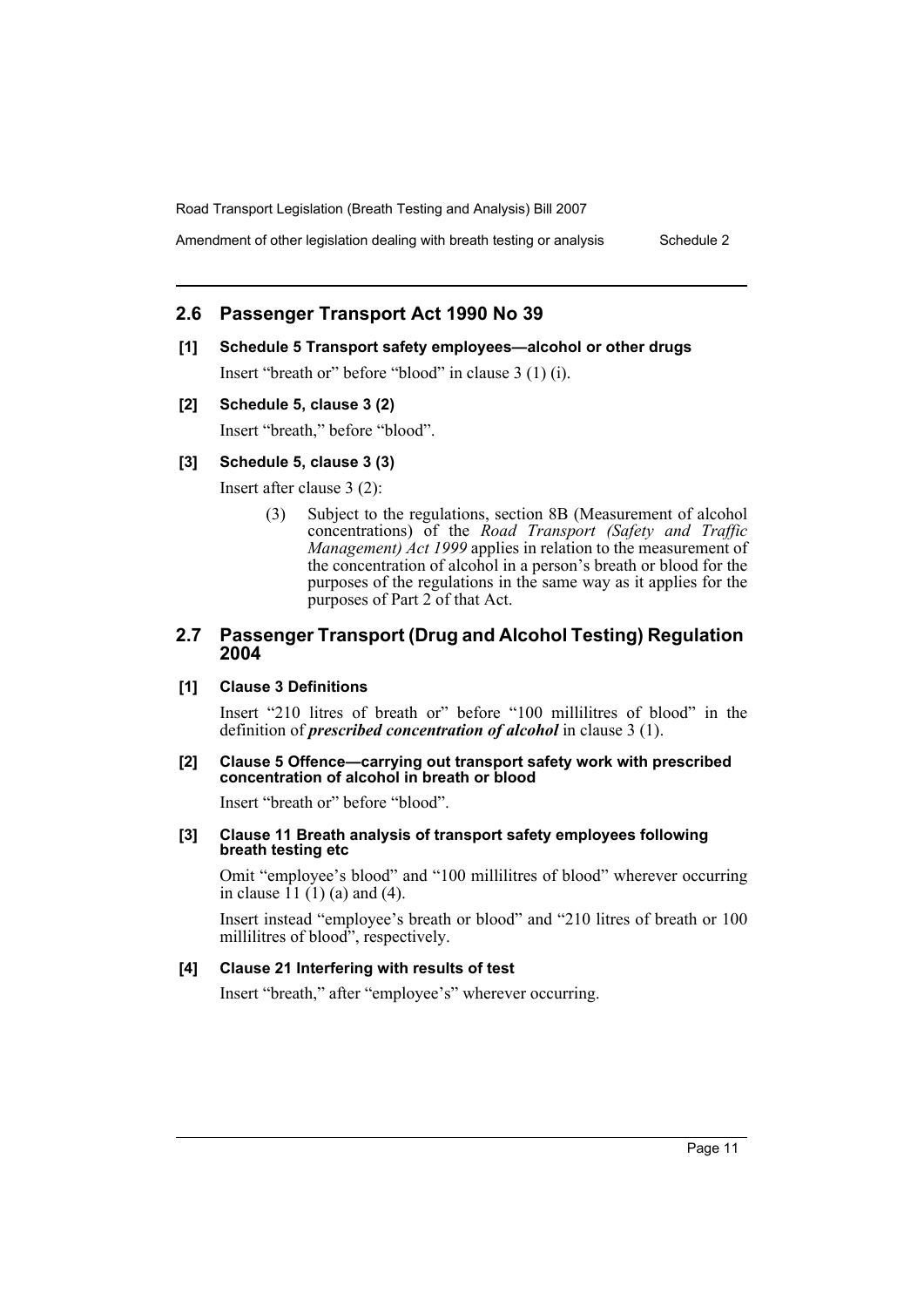Schedule 2 Amendment of other legislation dealing with breath testing or analysis

#### **[5] Clause 24 Certificate evidence of concentration of alcohol in breath or blood determined by breath analysis**

Omit "in the blood", "defendant's blood" and "100 millilitres of blood" wherever occurring in clause 24 (1)–(3).

Insert instead "in the breath or blood", "defendant's breath or blood" and "210 litres of breath or 100 millilitres of blood", respectively.

# **[6] Clause 28 Effect of positive test**

Omit "100 millilitres of the employee's blood" from clause 28 (1) (a). Insert instead "210 litres of breath or 100 millilitres of blood".

# **2.8 Police Act 1990 No 47**

# **[1] Section 211A Testing of police officers for alcohol and prohibited drugs**

Insert after section 211A (5):

(5A) Subject to the regulations, section 8B (Measurement of alcohol concentrations) of the *Road Transport (Safety and Traffic Management) Act 1999* applies in relation to the measurement of the concentration of alcohol in a person's breath or blood for the purposes of this section and the regulations in the same way as it applies for the purposes of Part 2 of that Act.

# **[2] Section 211A (6) (b) and definition of "breath test" in section 211A (7)**

Insert "breath or" before "blood" wherever occurring.

# **2.9 Police Regulation 2000**

# **[1] Clause 47 Definitions**

Insert "breath or" before "blood" wherever occurring in the definitions of *breath analysing instrument*, *breath analysis* and *breath test*.

- **[2] Clause 47, definition of "prescribed concentration of alcohol"** Insert "210 litres of breath or" before "100 millilitres of blood".
- **[3] Clauses 49 (2), 51 (1), 52 (1) (a), 53 (1) (a), 56 (2), 58 (3) (a) and 59** Insert "breath or" before "blood" wherever occurring.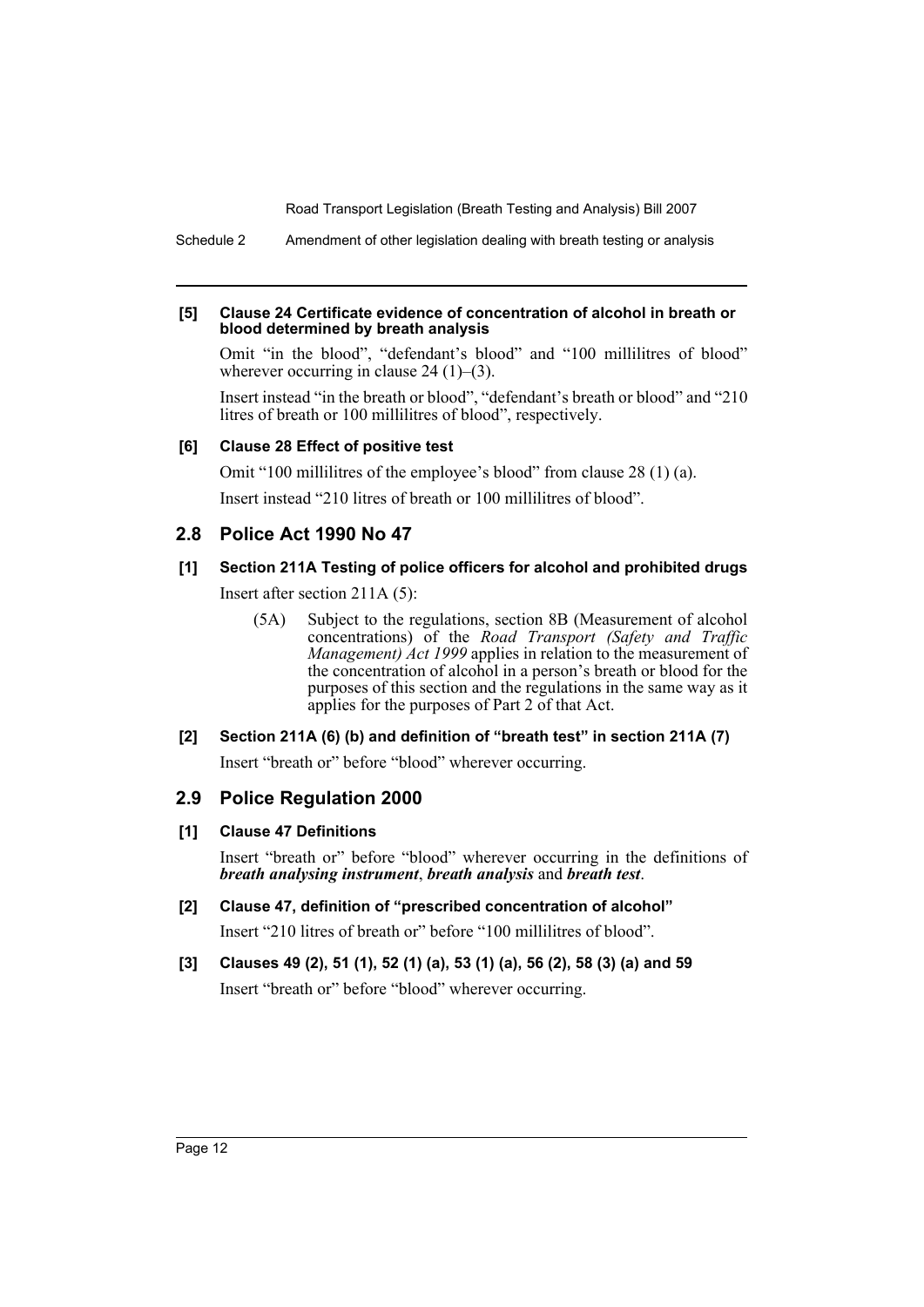Amendment of other legislation dealing with breath testing or analysis Schedule 2

#### **[4] Clause 61 Breath analysis of police officers following positive breath testing**

Omit "officer's blood" and "100 millilitres of blood" wherever occurring in clause 61 (1) and (4) (a).

Insert instead "officer's breath or blood" and "210 litres of breath or 100 millilitres of blood", respectively.

## **[5] Clause 65 Interfering with results of test**

Insert ", breath" after "hair" wherever occurring.

# **2.10 Rail Safety Act 2002 No 96**

**[1] Schedule 1 Railway employees—alcohol or other drugs**

Insert "breath or" before "blood" in clause 2 (1) (i).

# **[2] Schedule 1, clause 2 (2)**

Insert "breath," before "blood".

# **[3] Schedule 1, clause 2 (3)**

Insert after clause 2 (2):

(3) Subject to the regulations, section 8B (Measurement of alcohol concentrations) of the *Road Transport (Safety and Traffic Management) Act 1999* applies in relation to the measurement of the concentration of alcohol in a person's breath or blood for the purposes of the regulations in the same way as it applies for the purposes of Part 2 of that Act.

# **2.11 Rail Safety (Drug and Alcohol Testing) Regulation 2003**

#### **[1] Clause 3 Definitions**

Insert "breath or" before "blood" in the definition of *breath test* in clause 3 (1).

## **[2] Clause 3 (1), definition of "prescribed concentration of alcohol"**

Insert "210 litres of breath or" before "100 millilitres of blood".

**[3] Clause 5 Offence—carrying out railway safety work with prescribed concentration of alcohol in breath or blood**

Insert "breath or" before "blood".

# **[4] Clause 7 Double jeopardy**

Insert "breath or" before "blood" in clause 7 (1) (a).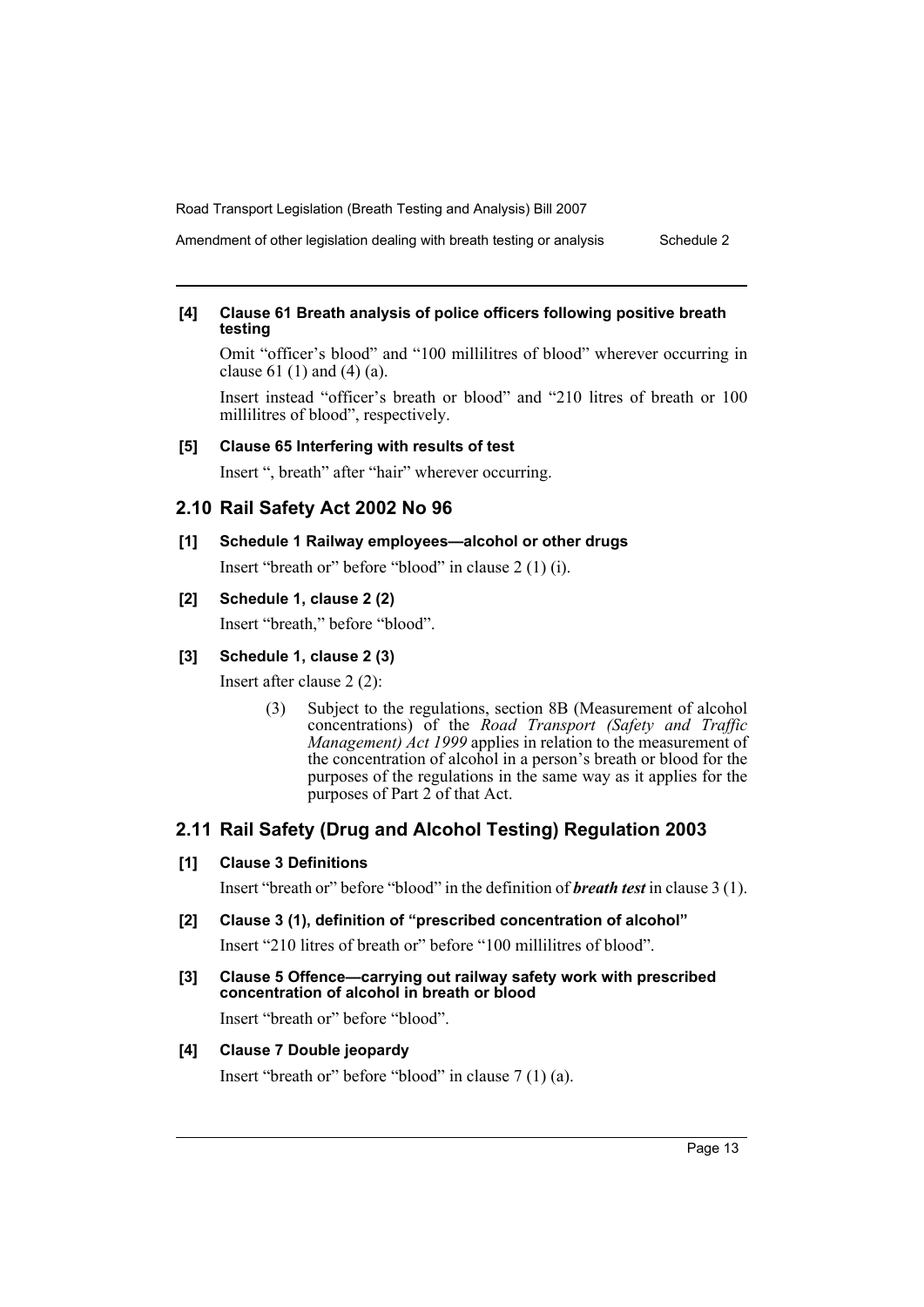Schedule 2 Amendment of other legislation dealing with breath testing or analysis

**[5] Clause 11 Breath analysis of railway employees following breath testing** Insert "breath or" before "blood" in clause 11 (1) (a).

# **[6] Clause 11 (4) (a)**

Omit "employee's blood" and "100 millilitres of blood".

Insert instead "employee's breath or blood" and "210 litres of breath or 100 millilitres of blood", respectively.

# **[7] Clause 20A Failure to conduct test**

Insert "breath or" before "blood" in clause 20A (a).

# **[8] Clause 21 Interfering with results of test**

Insert "breath," before "blood" where firstly occurring in clause 21 (1).

# **[9] Clause 21 (2)**

Insert "breath," before "blood" where firstly occurring.

## **[10] Clause 24 Certificate evidence of concentration of alcohol in breath or blood determined by breath analysis**

Omit "in the blood", "defendant's blood" and "100 millilitres of blood" wherever occurring in clause 24  $(1)$ – $(3)$ .

Insert instead "in the breath or blood", "defendant's breath or blood" and "210 litres of breath or 100 millilitres of blood", respectively.

# **[11] Clause 28 Effect of positive test**

Omit "100 millilitres of the employee's blood" from clause 28 (1) (a). Insert instead "210 litres of breath or 100 millilitres of blood".

# **[12] Clause 29 Notification of drug and alcohol testing**

Insert "breath or" before "blood" wherever occurring in clause 29 (1) (d) and (e).

# **[13] Clause 29 (1) (h)**

Insert "breath," before "blood" where firstly occurring.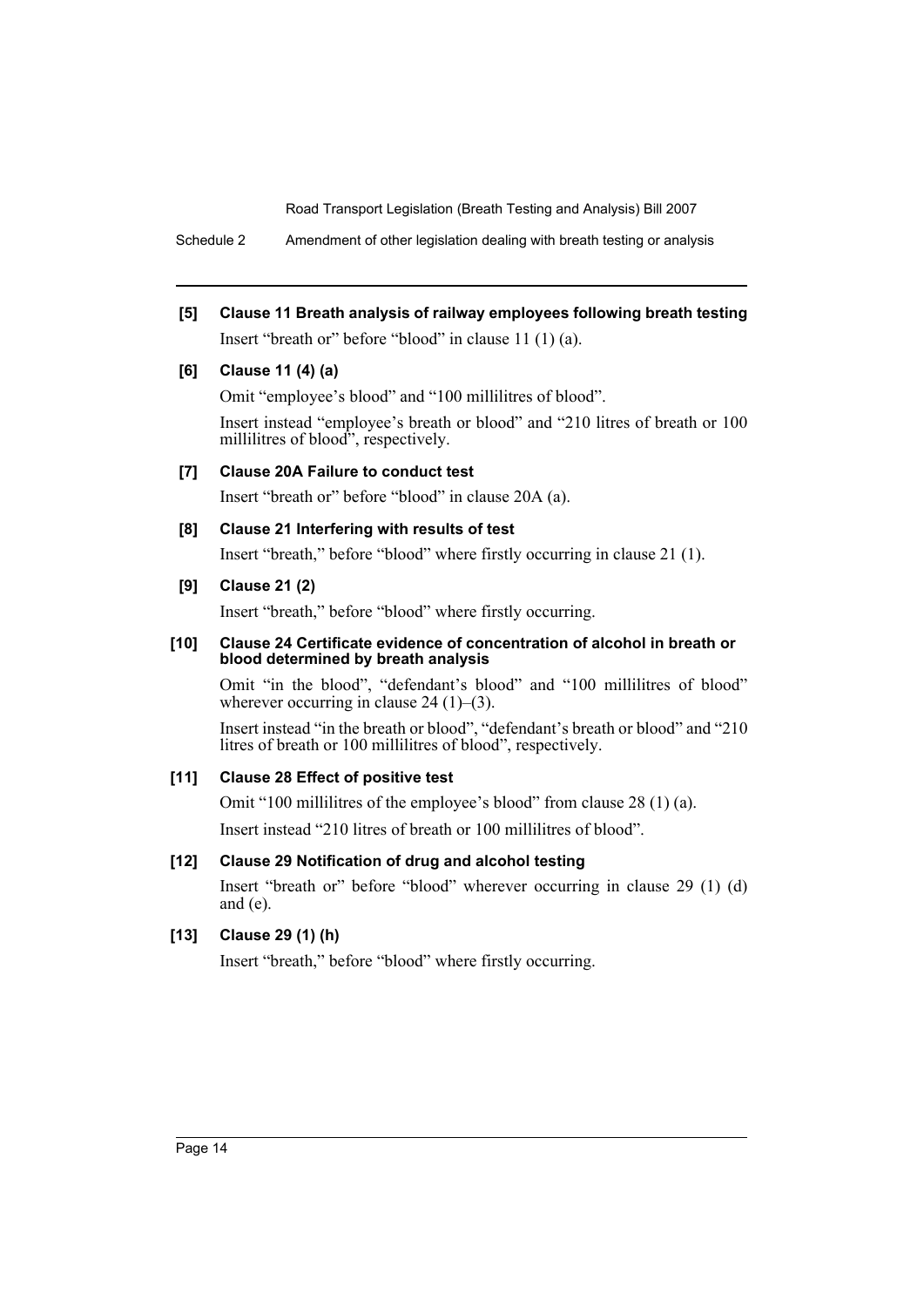Consequential amendment of legislation Schedule 3

# <span id="page-15-0"></span>**Schedule 3 Consequential amendment of legislation**

(Section 4)

# **3.1 Ambulance Services Regulation 2005**

## **Clause 15 Definitions**

Insert "breath or" before "blood" in paragraph (c) (i) of the definition of *traffic offence* in clause 15 (1).

# **3.2 Casino Control Regulation 2001**

## **Schedule 6 Applied provisions of Liquor Act 1982 as modified**

Insert "breath or" before "blood" wherever occurring in section 97 (1) and (3) of the *Liquor Act 1982* (as set out in that Schedule).

# **3.3 Children's Services Regulation 2004**

## **Clause 5 Meaning of "notifiable offence"**

Insert "breath or" before "blood" in clause 5 (2) (a).

# **3.4 Chiropractors Regulation 2007**

# **Clause 8 Excluded offences**

Insert "breath or" before "blood" in clause 8 (3) (g).

# **3.5 Crimes Act 1900 No 40**

**[1] Section 52A Dangerous driving: substantive matters**

Insert "breath or" before "blood" in section 52A (7) (a).

- **[2] Section 52A (9), definition of "prescribed concentration of alcohol"** Insert "210 litres of breath or" before "100 millilitres of blood".
- **[3] Section 52AA Dangerous driving: procedural matters** Insert "breath or" before "blood" in section 52AA (1).
- **[4] Section 52AA (7), definition of "prescribed concentration of alcohol"** Insert "210 litres of breath or" before "100 millilitres of blood".
- **[5] Section 52B Dangerous navigation: substantive matters** Insert "breath or" before "blood" in section 52B (7) (a).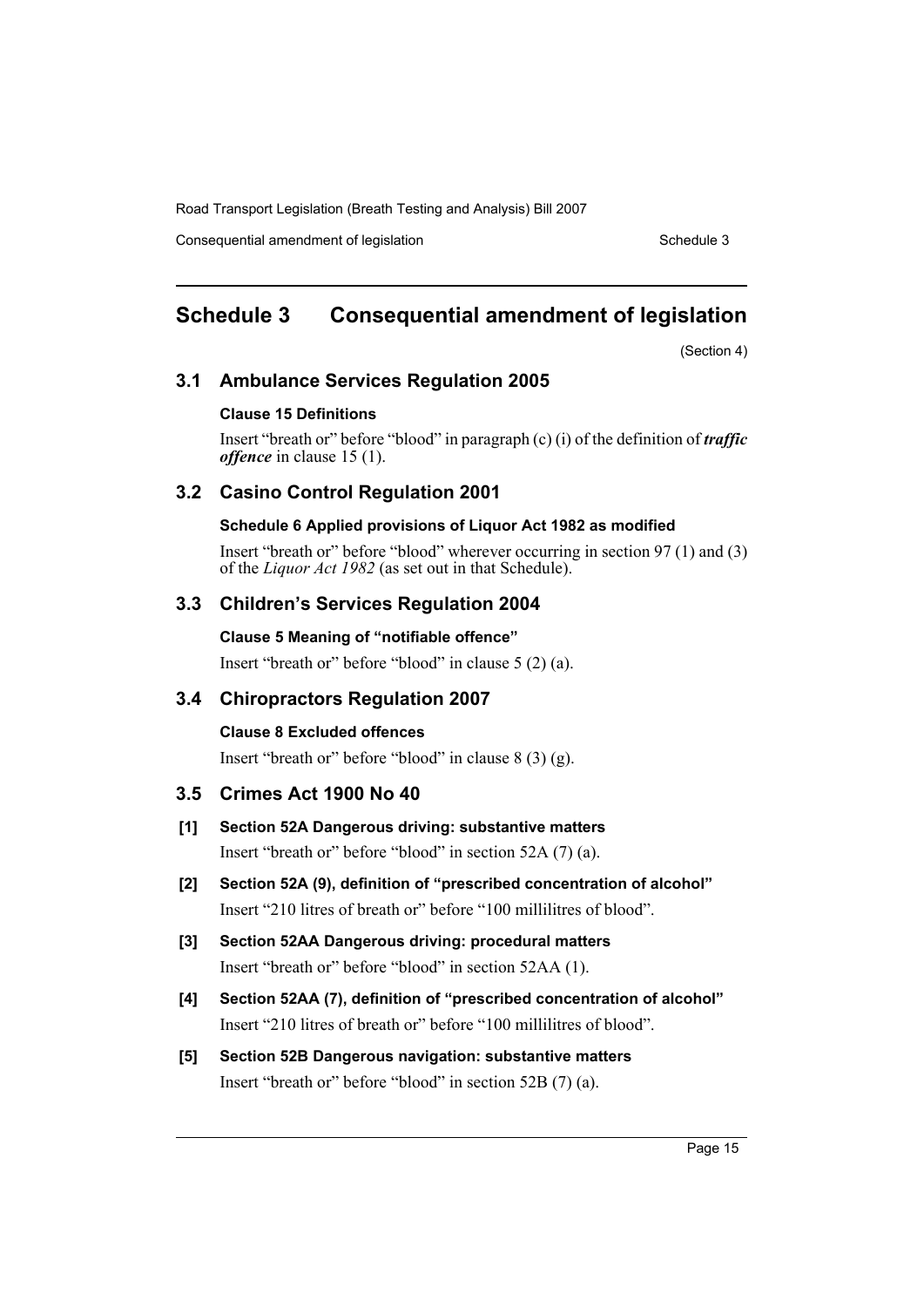Schedule 3 Consequential amendment of legislation

- **[6] Section 52B (9), definition of "prescribed concentration of alcohol"** Insert "210 litres of breath or" before "100 millilitres of blood".
- **[7] Section 52BA Dangerous navigation: procedural matters** Insert "breath or" before "blood" in section 52BA (1).
- **[8] Section 52BA (7), definition of "prescribed concentration of alcohol"** Insert "210 litres of breath or" before "100 millilitres of blood".

# **3.6 Dental Practice Regulation 2004**

## **Clause 24 Excluded offences**

Insert "breath or" before "blood" in clause 24 (3) (g).

# **3.7 Legal Profession Regulation 2005**

# **Clause 4 Meaning of "excluded offence"**

Insert "breath or" before "blood" in paragraph (a) (vii) of the definition of *excluded offence* in clause 4 (1).

# **3.8 Liquor Act 1982 No 147**

# **Section 97 Breath analysis equipment**

Insert "breath or" before "blood" wherever occurring in section 97 (1) and (3).

# **3.9 Medical Practice Regulation 2003**

# **Clause 12 Excluded offences (offences for which notice of conviction or criminal finding not required)**

Insert "breath or" before "blood" in clause 12 (1) (a).

# **3.10 Motor Accidents Compensation Act 1999 No 41**

# **Section 138 Contributory negligence—generally**

Insert "breath or" before "blood" wherever occurring in section 138 (7) (a) and  $(d)$  (ii).

# **3.11 Nurses and Midwives Regulation 2003**

## **Clause 38A Excluded offences (offences for which notice of conviction or criminal finding not required)**

Insert "breath or" before "blood" in clause 38A (a).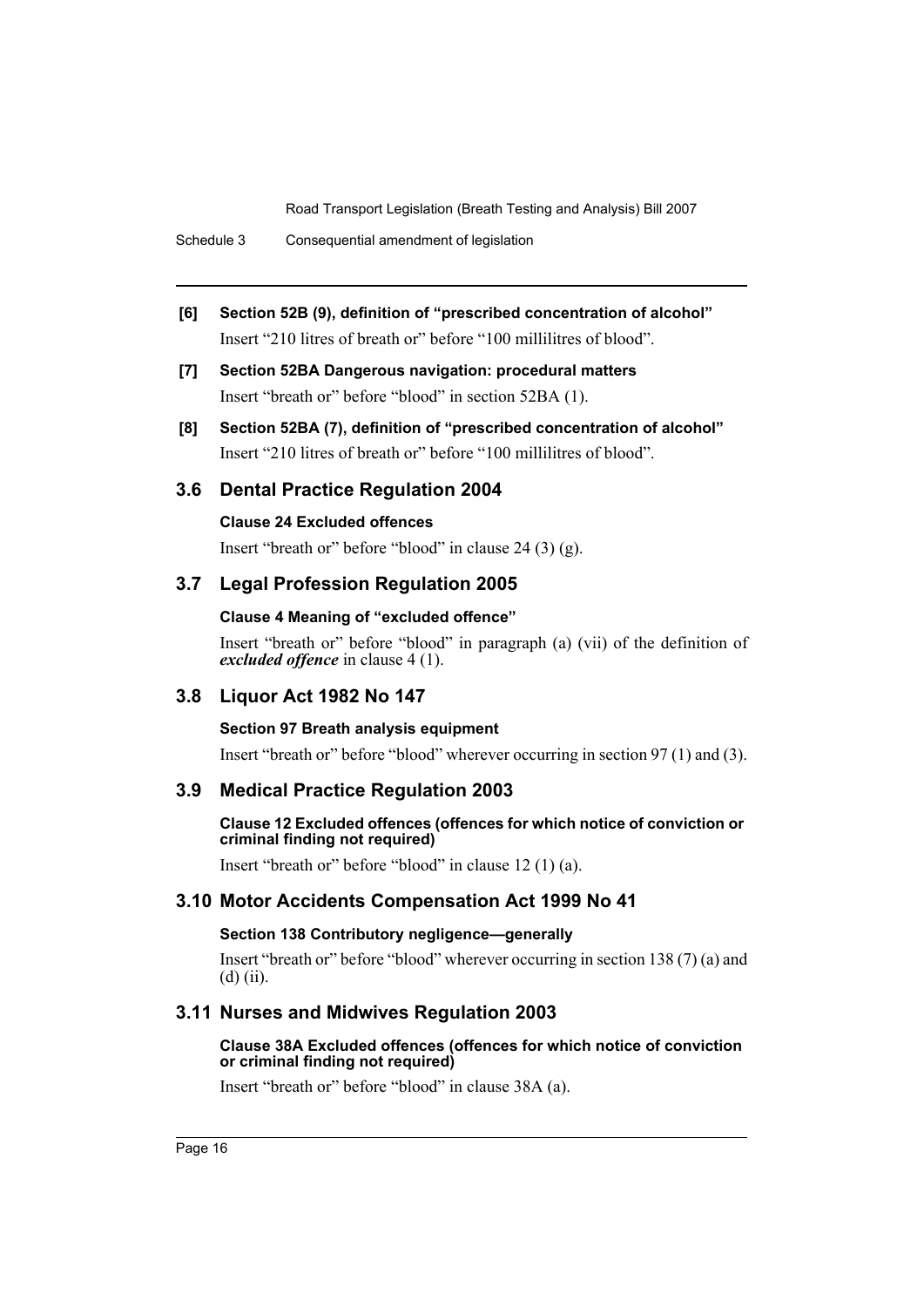Consequential amendment of legislation Schedule 3

# **3.12 Optometrists Regulation 2004**

# **Clause 6 Excluded offences**

Insert "breath or" before "blood" in clause 6 (3) (g).

# **3.13 Osteopaths Regulation 2007**

# **Clause 8 Excluded offences**

Insert "breath or" before "blood" in clause 8 (3) (g).

# **3.14 Physiotherapists Regulation 2002**

**Clause 21 Excluded offences** Insert "breath or" before "blood" in clause 21 (3) (g).

# **3.15 Podiatrists Regulation 2005**

# **Clause 9 Excluded offences** Insert "breath or" before "blood" in clause 9 (3) (g).

# **3.16 Psychologists Regulation 2002**

# **Clause 7 Excluded offences**

# Insert "breath or" before "blood" in clause 7 (3) (g).

# **3.17 Registered Clubs Act 1976 No 31**

# **Section 68 Breath analysis equipment**

Insert "breath or" before "blood" wherever occurring in section 68 (1) and (3).

# **3.18 Road Transport (Driver Licensing) Act 1998 No 99**

## **Section 21C Regulations may provide for installation, maintenance and use of interlock devices**

Insert "breath or" before "blood" in section 21C (2) (c) (i).